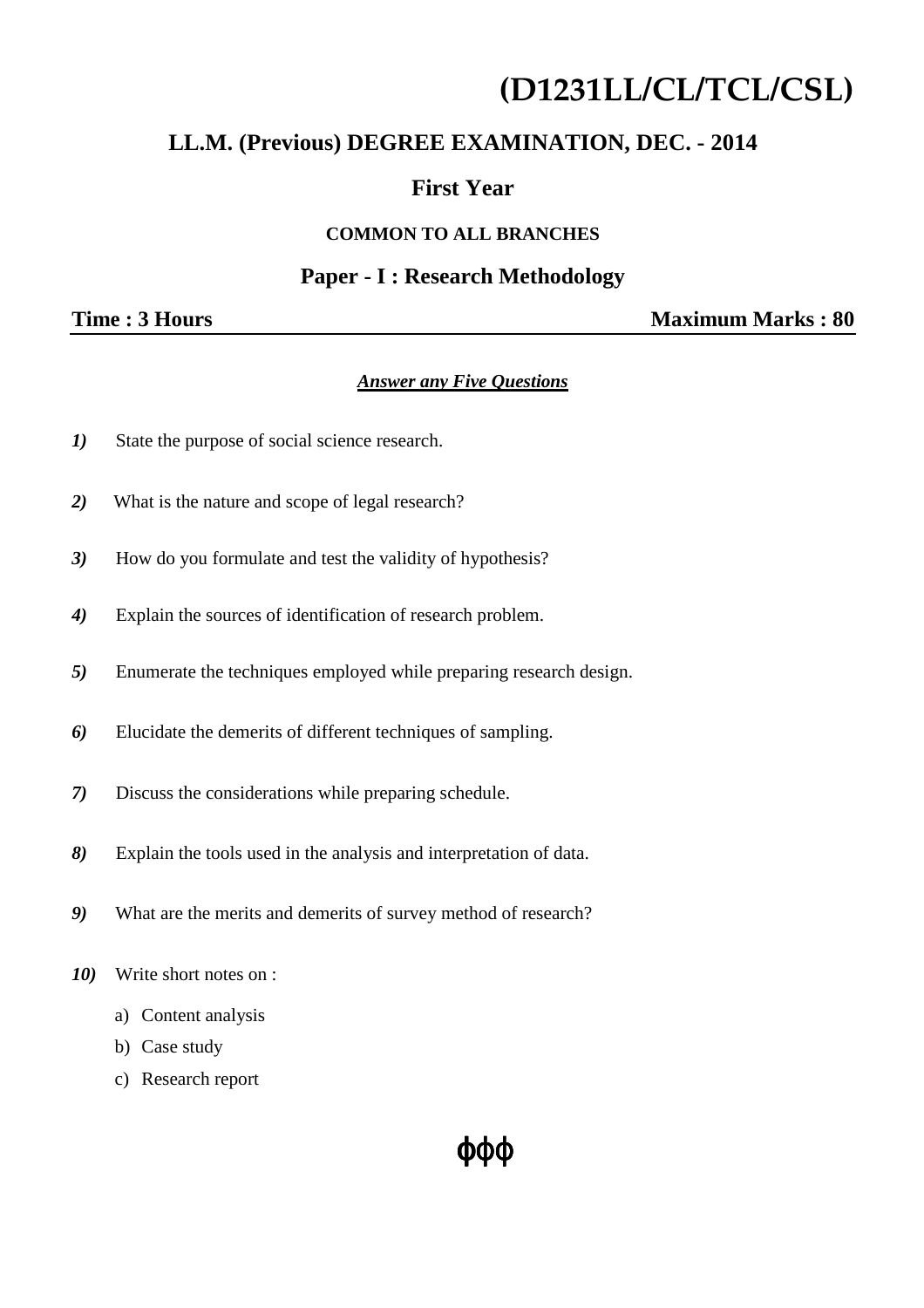# **(D1233CSL)**

# **L.L.M. (Previous) DEGREE EXAMINATION, DEC. - 2014**

# **First Year**

#### **CORPORATE & SECURITIES LAW**

## **Paper - II : General Principles of Company Law - I**

**Time : 3 Hours** Maximum Marks : 80

#### *Answer any Five Questions*

- *1)* What are the general principles of company law?
- *2)* Classify companies and state their features.
- *3)* State the merits and demerits of incorporation of a company.
- *4)* Explain the contents of memorandum of association.
- *5)* Bring out the civil and criminal liabilities for misstatement in prospectus.
- *6)* Describe the procedure followed in the allotment of shares.
- *7)* Discuss the restrictions imposed on the transfer of shares.
- *8)* Bring out the law of limitation for issue of certificates.
- *9)* Explain the concepts of Doctrine of ultra vires and indoor management.
- *10)* Write short notes on :
	- a) Stock.
	- b) Forfeiture of shares.
	- c) Corporate veil.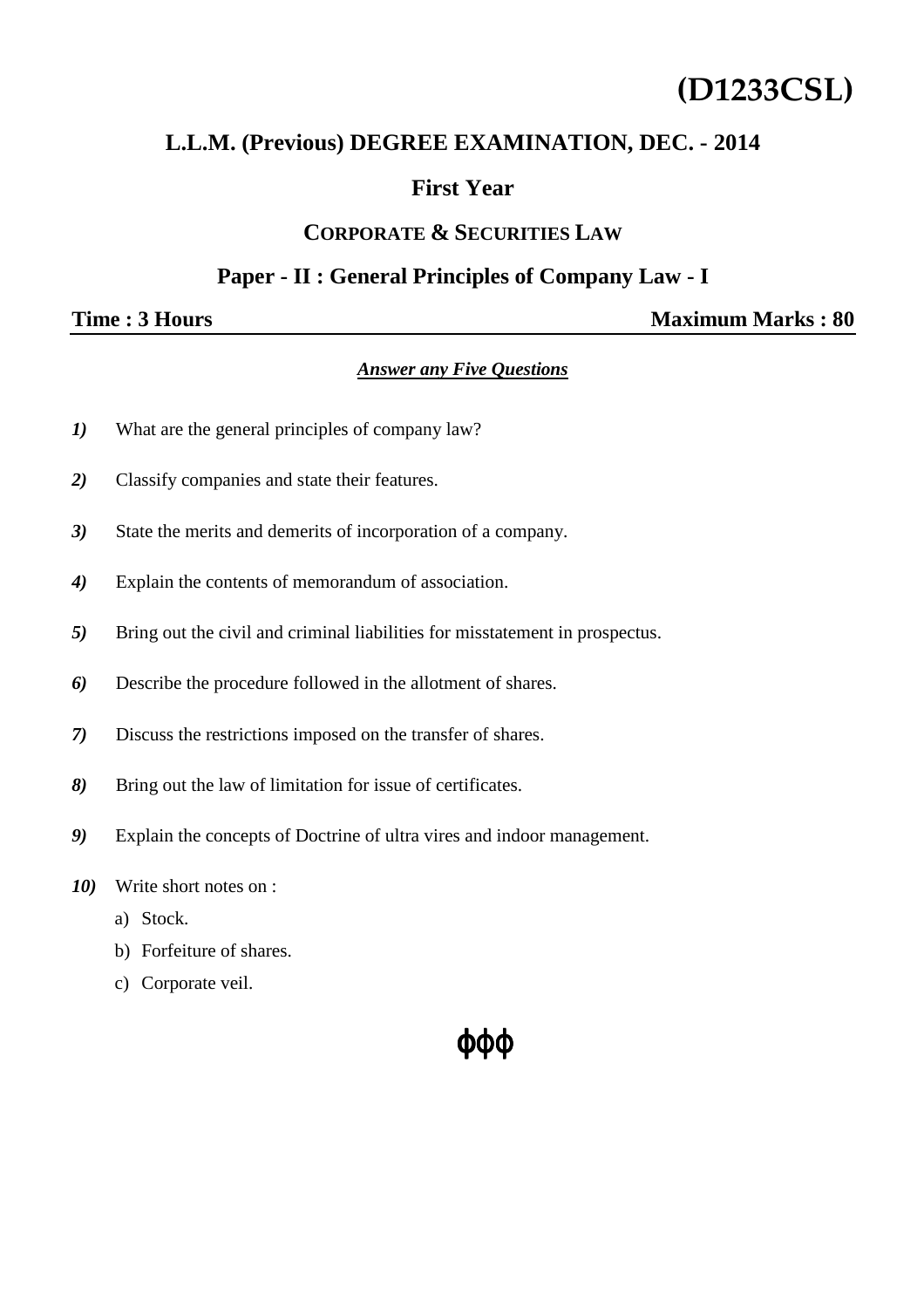# **(D1234CSL)**

## **LL.M. (Previous) DEGREE EXAMINATION, DEC. - 2014**

## **First Year**

#### **CORPORATE & SECURITIES LAW**

### **Paper - III : Company Management**

### **Time : 3 Hours** Maximum Marks : 80

#### *Answer any Five Questions*

- *1)* State the restrictions imposed on the commencement of business.
- *2)* What are the provisions that should be followed with regard to registers and returns?
- *3)* Describe the qualifications and appointment of directors.
- *4)* Enumerate the right and duties of company secretary.
- *5)* Explain the preparations for holding annual meetings.
- *6)* What are the powers of National Company Law Tribunal?
- *7)* Distinguish between share holder and member of the company.
- *8)* Discuss the appointment and removal of company auditor.
- *9)* State the law relating to reconstruction and amalgamation of companies.
- *10)* Write short notes on :
	- a) Compromise
	- b) Sole selling agent.
	- c) Removal of director.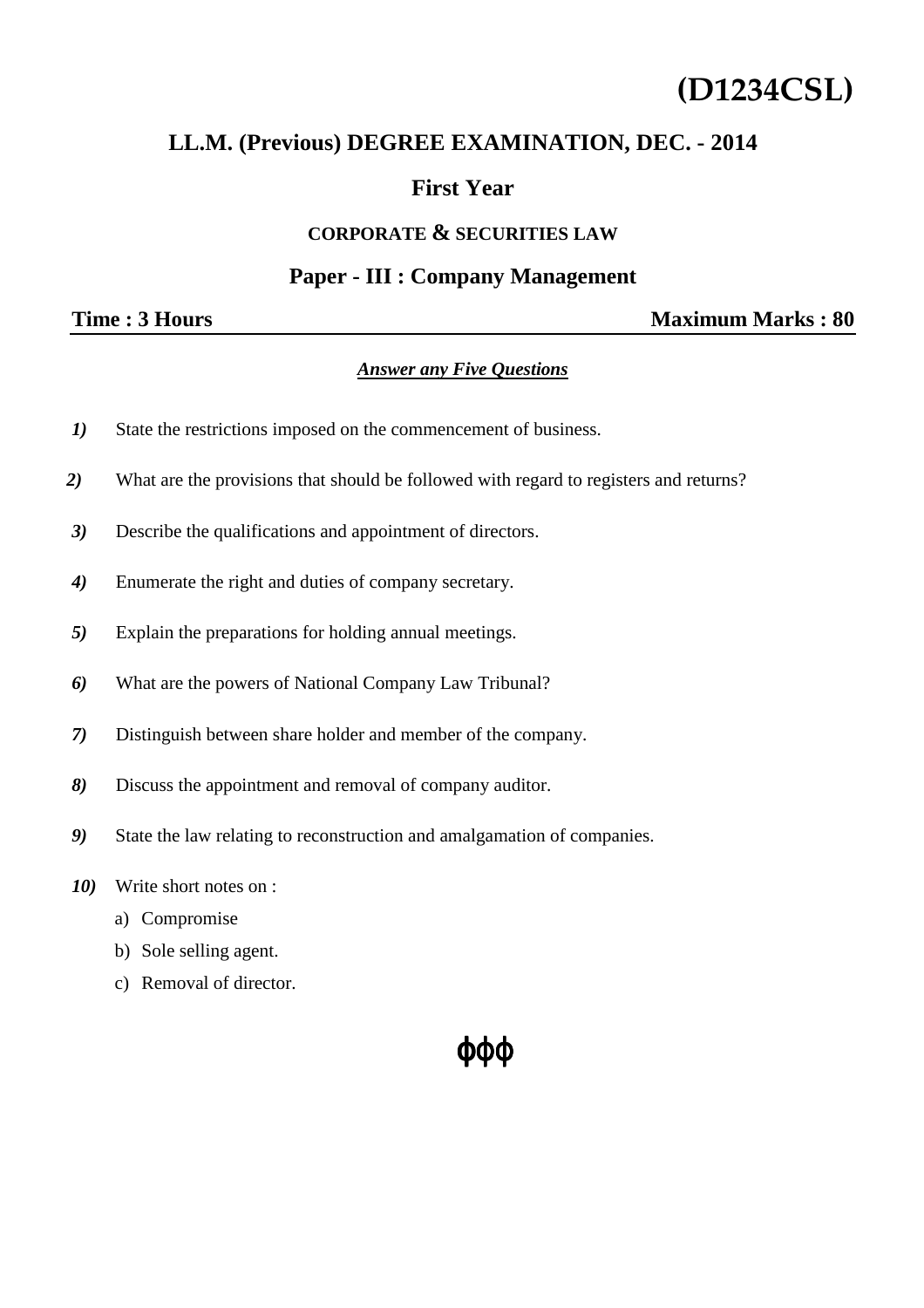# **(D1235CSL (NR))**

# **LL.M. (Previous) DEGREE EXAMINATION, DEC. - 2014**

# **First Year**

# **CORPORATE & SECURITIES LAW**

## **Paper - V : General Principles of Company Law - II**

#### **Time : 3 Hours Maximum Marks : 80**

#### *Answer any Five questions*

#### *All questions carry equal marks*

- *1)* How and in what circumstances can a company reduce, increase and reorganise its share capital?
- *2)* What are the conditions imposed as regards investments of a company? When can a company exceed the limits in making investments in the shares of other companies?
- *3)* "Certain charges are void against liquidators" Explain. Enumerate the mortgages and charges which require registration, and state the effect of their non-registration.
- *4)* Write a note on the borrowing powers of a company.
- *5)* Write on the manner in which a company may enter into contracts.
- *6)* What are the statutory provisions regarding payment of dividends? What is the legal effect of payment of dividend out of capital?
- *7)* Write about the legal provisions of intercorporate loans.
- *8)* Define 'Share'. What are the different types of shares that may be issued by a Company?
- *9)* Can a Company buy its own shares. If so, under what circumstances?
- *10)* Write a short notes on any two of the following:
	- a) Depository system.
	- b) Company deposits.
	- c) Emblems & Names (Prevention of Improper Use) Act 1950.
	- d) Public Financial Institutions.

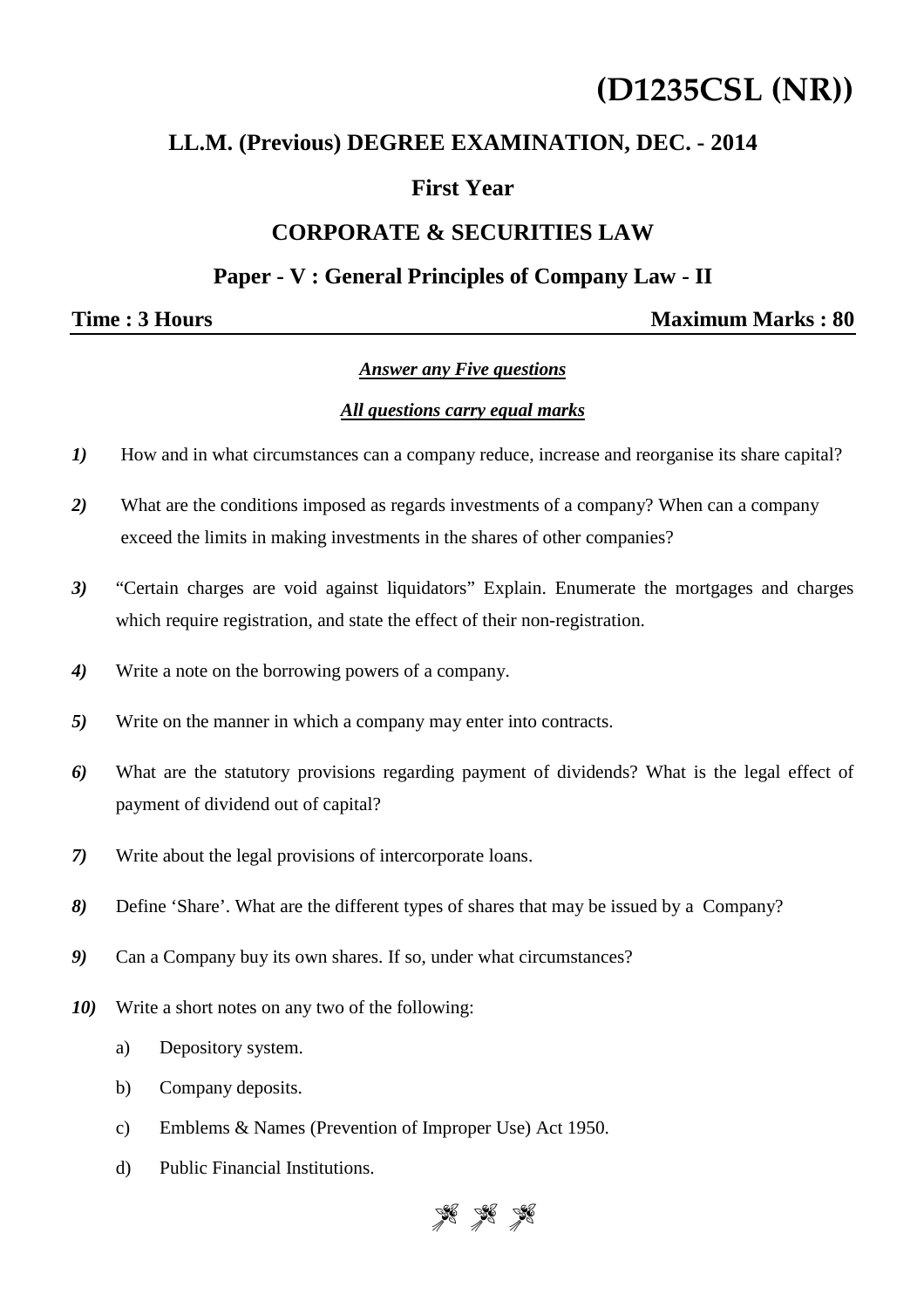# **(D1236CSL)**

## **LL.M. (Previous) DEGREE EXAMINATION, DEC. - 2014**

## **First Year**

#### **CORPORATE & SECURITIES LAW**

#### **Paper - VI : Administration of Company Law**

**Time : 3 Hours** Maximum Marks : 80

#### *Answer any Five questions*

#### *All questions carry equal marks*

- *1*) Describe the winding up of a company.
- *2)* What are the powers and duties of official liquidator?
- *3)* State the consequences of winding up of a company.
- *4)* Enumerate the law relating to revival and rehabilitation of sick industrial companies.
- *5)* Under what circumstances a company be wound up voluntarily?
- *6)* Elucidate the provisions relating to removal of defunct company from the register of companies.
- *7)* State the circumstances under which a company faces investigation into its affairs.
- *8)* Discuss the compounding of offences and the penalties levied thereon.
- *9)* Explain the working of company law board.
- *10)* Write short notes on :
	- a) Registrar of companies.
	- b) Fast track section 2000.
	- c) Dissolution of company.